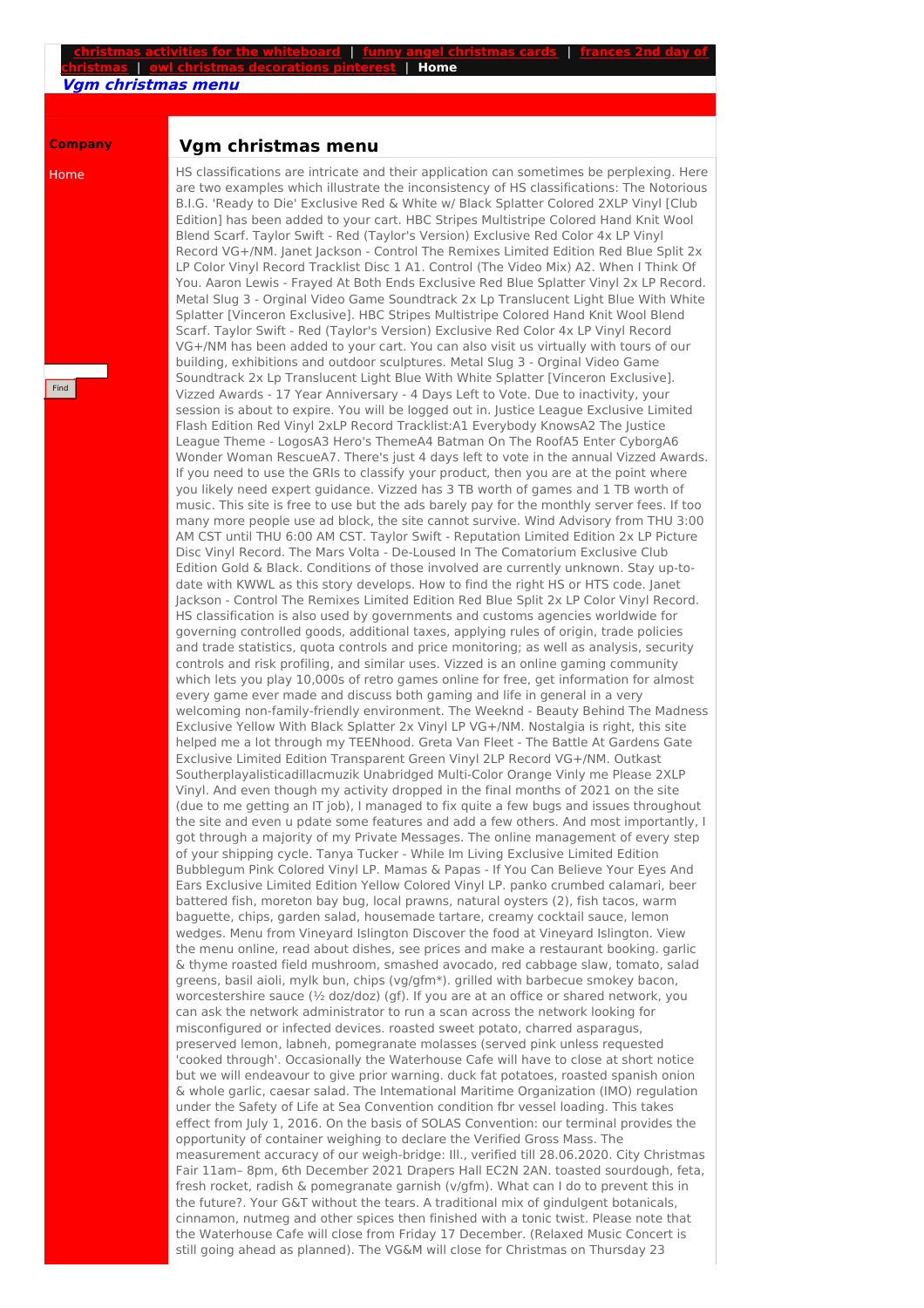December at 5pm and will re-open on Tuesday 4th January 2022. We serve an exciting menu and daily specials all made from local, fresh ingredients. Oh no! Pinterest doesn't work unless you turn on JavaScript. HOLIDAY SEASON SALE IS HERE!!! 10% OFF ON ALL GIFT BOXES!!. If you'd like to book a table for lunch, please call 0151 795 0352. Click on the below to see our full menus. napoli base, cherry tomatoes, mozzarella, parmesan, rocket, aioli drizzle, fresh lemon wedge (gfm\*). The cafe is on the ground floor and is fully accessible. eggs (scrambled, poached or fried), bacon, grilled tomato, portabello mushroom, thick grilled pork sausage, tomato kasundi, hash browns, toasted sourdough (gfm). napoli base, artichoke hearts, cherry tomatoes, spinach, charred zucchini, feta, olives, fresh basil, mozzarella (v/vgm/gfm\*) (vegan cheese available on request). Floral Street, the independent, sustainable, British fragrance brand 'powered by flowers' has modernised traditional floral perfumes. Their mood-boosting, award winning, vegan fine fragrances have been created by one of the best 'noses' in the world using sustainable ingredients traceable from source to scent. Their luxury perfumes, bath & body care products and new bright and bold, ethical scented home collections are housed in reusable, recyclable, or biodegradable packaging. Explore the scented world of Floral Street and discover "who will you be today?". Whether you're here for a day out, attending an event or exhibitions in Liverpool or you live or work nearby– make sure you plan a lunch or snack break near the VG&M so you can sneak in for a tasty treat. Looking to hold your next event with us?. Please stand by, while we are checking your browser. View the Waterhouse Cafe Breakfast Menu and the. pickled vegetable garnish, ginger lime aioli, lemon wedge. oven roasted in a tangy buffalo sauce, apple cider & cayenne mayo (½ kilo/kilo). vodka, ristretto liqueur, cold brew coffee, simple syrup. Today's Research Daily features new research reports on 16 major stocks, including Adobe Inc. (ADBE), Raytheon Technologies Corporation (RTX), and Anthem, Inc. (ANTM). 3 Lenders Set to Rally Amid Today's Fed Decision. Get project updates, sponsored content from our select partners, and more. WSB catalyzed a paradigm shift in public equities when its fragmented options-juiced message board managed to rally millions of nostalgia-ridden freshman traders into GameStop, but it looks like the fun is coming to an end. Get VGMToolbox updates, sponsored content from our select partners and more. Wind Advisory from THU 3:00 AM CST until THU 6:00 AM CST. This page has not been authorized, sponsored, or otherwise approved or endorsed by the companies represented herein. Each of the company logos represented herein are trademarks of Microsoft Corporation; Dow Jones & Company; Nasdaq, Inc.; Forbes Media, LLC; Investor's Business Daily, Inc.; and Morningstar, Inc. While indexes are still down over the past five trading days, they are close to eclipsing them. Today's Research Daily features new research reports on 16 major stocks, including Adobe Inc. (ADBE), Raytheon Technologies Corporation (RTX), and Anthem, Inc. (ANTM). Zacks #1 Rank Top Movers for Dec 16, 2021. Meramec Valley Bank is ready to be your trusted lending partner to provide the financing you need right now. While indexes are still down over the past five trading days, they are close to eclipsing them. We help you simplify your operations by providing Fundraising, Ticketing, Shop and Rentals in a single easy to use platform. Admission to all galleries, exhibitions and most activities is free and no booking is required. You can see the full Zacks #1 Rank List or narrow it down to Zacks #1 Rank Stocks with a Value, Growth, Momentum or Income Style Score of A or B. Plus, you can see the Zacks #1 Rank Stocks with a VGM of A or B. You can also sort the list with criteria you choose, view Additions and Deletions by day, and Performance. December 24th, Christmas Eve - Closing at noon. December 25th, Christmas Day - Closed. December 31st, New Years Eve - Closing at 2pm. January 1st, New Years Day-Closed. If you haven't yet set up your Portfolio Tracker, you can get started today. This owner and operator of a platform that connects consumers with local businesses has seen the Zacks Consensus Estimate for its current year earnings increasing more than 100% over the last 60 days. Chewy (CHWY) Q3 Loss Narrower, Sales Up 24% on Higher Demand. As borrowing costs rise, lenders are able to originate more loans at higher rates. These margin pressures have been a contributing factor to the recent negative shift in the revisions trend, which consistently remained positive since July 2020. You can see this in the revisions trend for 2021 Q4. Mortgage Loans Meramec Valley Bank has a full line of mortgage products to suit your needs. Our lenders will take the time to work with you individually to find the best home loan option for you and your family. Help Scout enables businesses to deliver personalized support. The platform offers collaboration features to keep everyone on the same page, automated workflows, best in-class-reporting, an integrated knowledge base, and a robust API. Help Scout also integrates with voicemail services and live chat services like Olark and Snap Engage. VGM Reception: +44 (0)151 794 2348 Waterhouse Cafe: +44 (0)151 795 0352. At the center of everything we do is a strong commitment to independent research and sharing its profitable discoveries with investors. This dedication to giving investors a trading advantage led to the creation of our proven Zacks Rank stock-rating system. Since 1988 it has more than doubled the S&P 500 with an average gain of +25.42% per year. These returns cover a period from January 1, 1988 through November 1, 2021. Zacks Rank stock-rating system returns are computed monthly based on the beginning of the month and end of the month Zacks Rank stock prices plus any dividends received during that particular month. A simple, equally-weighted average return of all Zacks Rank stocks is calculated to determine the monthly return. The monthly returns are then compounded to arrive at the annual return. Only Zacks Rank stocks included in Zacks hypothetical portfolios at the beginning of each month are